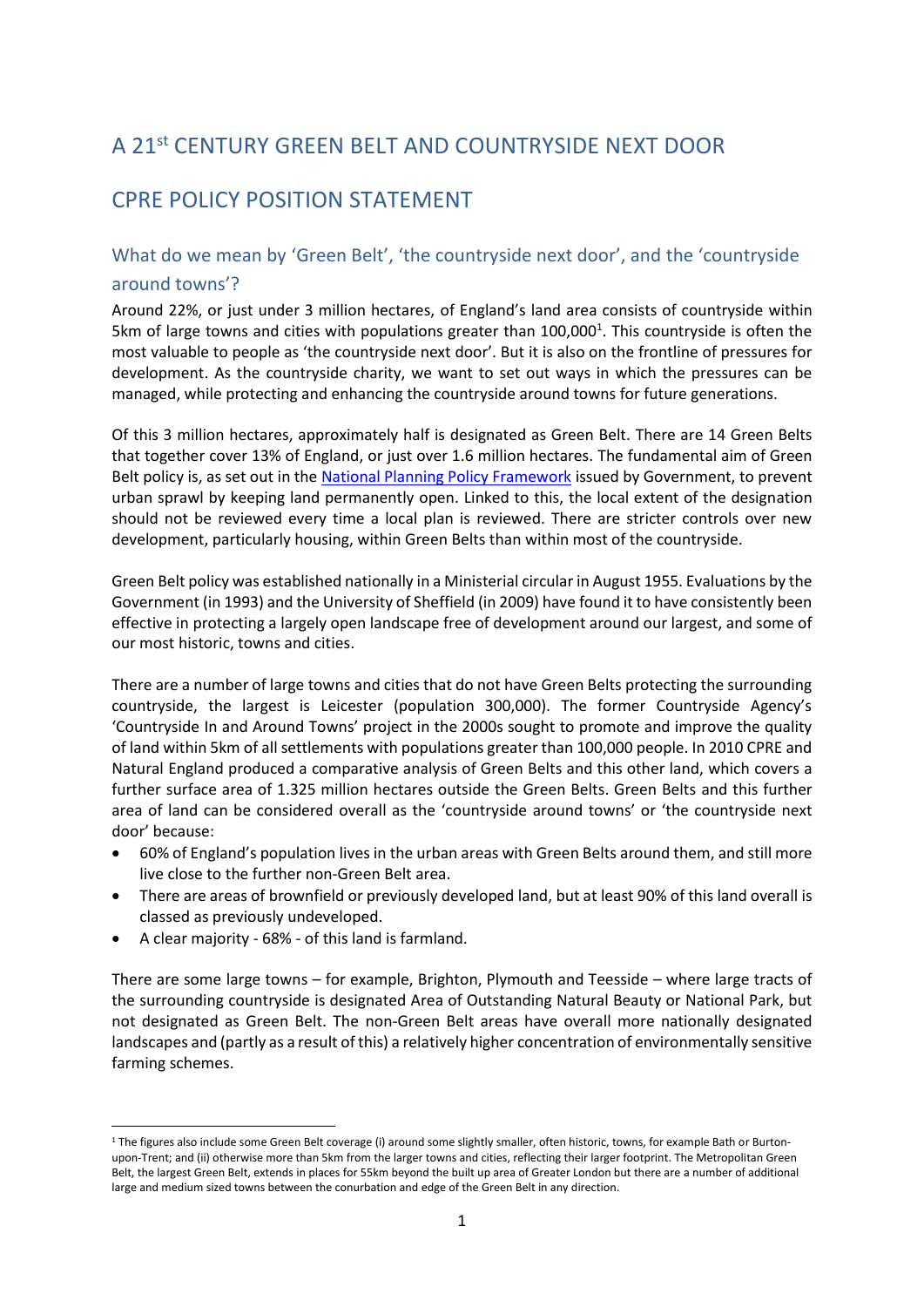There are different, and in important respects tighter, controls in Areas of Outstanding Natural Beauty (which overlap to some degree with Green Belts in areas such as the Chilterns and Surrey Hills) and National Parks (where there is very little overlap). For example, automatic rights ('permitted development rights') to change the use of land and buildings in certain cases without applying for full planning permission apply in Green Belts but often not in nationally protected landscapes. Also, the requirement to give great weight to conserving and enhancing landscape and scenic beauty does not appear in Green Belt policy, where the requirement is only to maintain openness.

Compared in other respects to the countryside around other large towns that do not have Green Belts around them:

- the rate of development in Green Belts is between 33 and 50% lower.
- Green Belts have more public rights of way, country parks, and open access land.
- Green Belts have more woodland (including much more Woodland Trust land accessible to the public), and Local Nature Reserves.

Findings from the 'Countryside Quality Counts' surveys by Natural England in 2009 found that the quality (including the historic character) of the landscape was being maintained on more than twice as much Green Belt land (39%) as where it was neglected (18%). However, very little Green Belt land was 'enhancing' its landscape character. Figures are not available for non-Green Belt countryside around towns, but given the higher development rates, problems of divergence or neglect are likely to be higher in those areas.

#### Current challenges

In common with all questions relating to land use, we will need to combine calls for environmental protection and improvement with an understanding of potential social impacts and the economic context. In recent years economic growth – particularly the type and location of new housing being built - has increasingly failed people and communities as well as the environment. It will be critical that access to, and benefit from, the environment is made fairer and more sustainable in the light of the challenges that we face.

**The climate and ecological emergencies** put increased pressure on how we use land and addressing them is the overarching priority. They will make the countryside around towns more valuable than ever. International comparisons suggest that Green Belt policy is vital to prevent urban sprawl and the loss of wildlife habitat and productive farmland, some of the most pressing land use challenges facing the world today. Proposals for major development on current Green Belt land are often problematic from a sustainable transport point of view with development sites often being poorly served by public transport. It is also often the case that proposals to release Green Belt land for major development are intended to help fund major roadbuilding proposals, and these proposed roads are also intended to run on Green Belt land, setting up a vicious spiral of harmful, polluting new development.

Intensive farming practices in recent years have also put major pressure on natural systems and have contributed to pollution and significant losses in both habitats and species abundance. Increased centralisation of ownership in the farming industry also raises questions about whether agricultural land will be managed more sensitively in future than it has been in recent years. Land around large towns and cities is particularly vulnerable to degradation, uncontrolled development and pressures for carbon-intensive forms of transport and other infrastructure. The Natural Capital Committee has called for increased wetland and woodland cover in the countryside around towns, in order to play a still more significant role as a carbon sink and as a refuge from increased temperatures.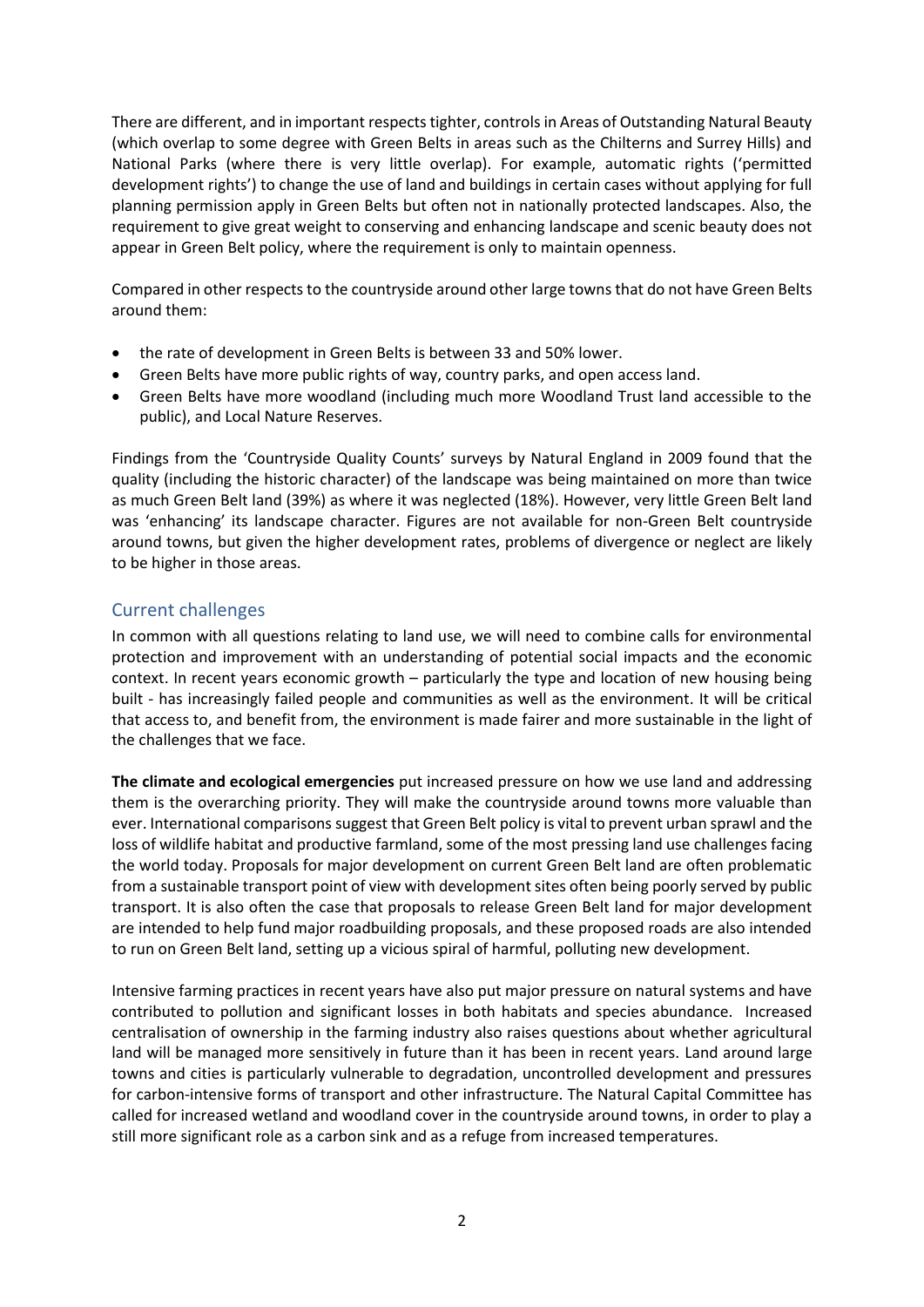The countryside around towns has a particular role to play in encouraging **healthy lifestyles and wellbeing**. Green Belts provide a breath of fresh air for at least 30 million people who live in urban areas surrounded by the Green Belts. The particularly strong planning controls provided by Green Belt policy provide a clear visual distinction between town and country on the edge of England's largest and most historic cities, and contribute to a good quality of life within them. Just being able to see an open green landscape is in itself a health benefit<sup>2</sup>.

There are also valuable assets for both formal and informal recreation, and 2016 CPRE research showed that Green Belts have particularly high concentrations of public footpaths and country parks, compared to the countryside as a whole. However, some areas of the countryside around towns have been damaged by major infrastructure development, particularly of major roads. These roads can form a major physical and/or psychological barrier for urban residents who want to access the countryside, and this needs to be addressed. There is a need to understand which areas of the countryside around towns offer a combination of good access with tranquillity (a relative absence of noise and visual pollution), and which areas need improvement in this regard.

There are increasing concerns about **regional imbalances** in England's development, highlighted for example by the UK2070 Commission. Here, too, the countryside around towns can play a vital role as an asset to spur regeneration in the north while acting as a buffer against unsustainable further development in the south. The Metropolitan Green Belt in particular plays a critical planning function of restraining London from growing at the expense of other regions of the country. There is more designated Green Belt land in the northern half (including the Midlands conurbations) of England overall, compared to the south.

The nation faces a crisis of a shortage of **affordable housing**. There are particularly acute issues in some – though by no means all – of the large towns and rural communities surrounded by Green Belts. A number of commentators and free-market think-tanks have called for a relaxation or abolition of Green Belt controls, on the grounds that releasing more land will enable more housing in general to be built where it is most needed, thereby reducing prices. CPRE believes that these arguments are fundamentally misguided. In 2017-18 at least 87% of all the new housing being built in former Green Belt land released from development, and 79% of the housing being allowed in current Green Belt areas prior to any release of the land, was not 'affordable' even by the current flawed Government definition. Significant amounts of social housing, both within and close to Green Belts, have been lost since the 1980s through the Right to Buy without being adequately replaced. More housing that people can afford is urgently needed, both in urban and rural areas. Affordable housing provided through 'rural exceptions' schemes can be beneficial, and CPRE supports these in principle. However, a significant weakening of Green Belt policy in isolation will merely serve to continue current trends.

#### Our approach

 $\overline{a}$ 

CPRE is the leading organisation that stands up for the Green Belts, and we want to do more to defend and improve the other areas of countryside around towns. We seek to take a holistic approach that encompasses both how land is being used now, largely guided by farming and forestry policies; with how it should be used in future. We want to see better integration of farming and forestry policies with the land use planning system. We have provided extensive evidence of the value of the countryside around towns as it is, and how it could be. We want more people, particularly from a wider variety of backgrounds, to enjoy the benefits of having open countryside close to them. We have a unique capacity to both challenge the critics with robust arguments and harness public support to persuade politicians to maintain or strengthen planning policy. We do this work at both the national and local level.

<sup>2</sup> UK National Ecosystem Assessment, The UK National Ecosystem Assessment: Synthesis of the Key Findings. UNEP-WCMC, June 2011, pages 18, 23 and 25.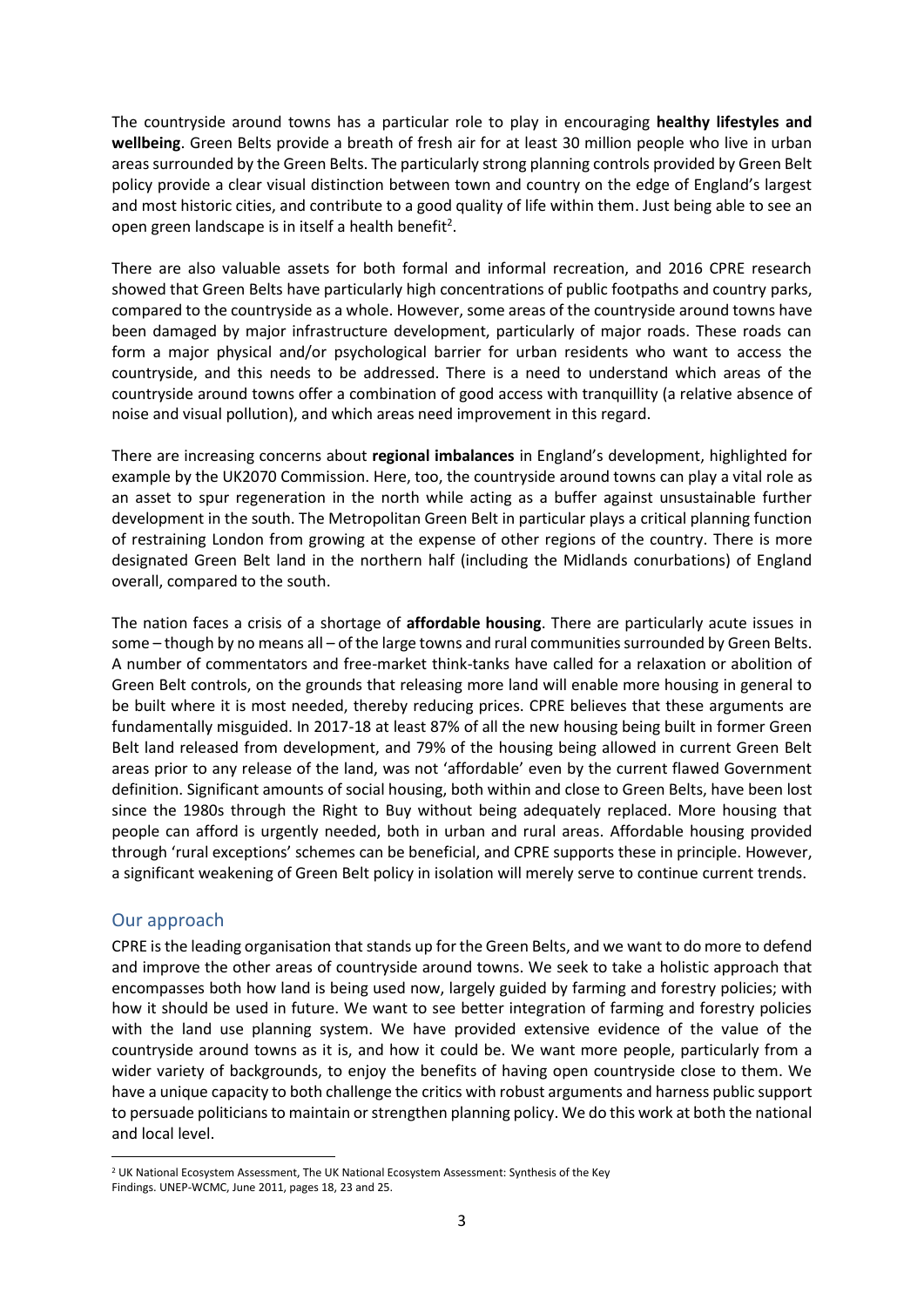Alongside this, we also intend to draw more attention to the other countryside around large towns that does not benefit from either Green Belt or another national protected landscape designation. This countryside is no less valuable than these areas in terms of the benefits it provides to local people and wildlife, and will also have its own unique character and heritage. We have closely monitored development levels and loss of Green Belt land in the past twenty years. In future we will, subject to available resources, look to more closely track development in the wider, non-Green Belt countryside around other towns in the same way. Our local groups will seek ways to promote and enhance the countryside around towns in a way that best relates to the needs and experiences of local people.

CPRE always takes great care to ensure that any reference we make in the media or in published work to the 'Green Belt' refers only to the planning policy designation and land covered by it. Sometimes the media can mistakenly report any area of countryside or open space that surrounds a town, or is protected from development, as 'Green Belt'.

The concept of Green Belt has strong support amongst the general public, even if they may not always understand the full details of the planning policy. In an opinion poll carried out for CPRE by Ipsos MORI in 2015, a majority (66%) of respondents had some knowledge of Green Belts, and 64% of all respondents went on to agree that existing Green Belt land should be retained and not built on.

#### What's happening now?

Overall we are strong supporters of the current policies on Green Belt as they are set out in the National Planning Policy Framework (NPPF); we believe there are potential loopholes or weaknesses in the policy which need tightening. Planning reforms have led to weak implementation by local authorities and government, and an increasing use of short term, quick fix responses to housing pressures, rather than making best use of brownfield or previously developed sites in urban areas.

We have been increasingly concerned by research that is indicating an increase in the number of proposals to build on the Green Belt. Most proposals are being approved by local authorities and/or planning inspectors, and these in turn are setting a precedent for further releases elsewhere. We monitor development rates in the Green Belt through our series of State of the Green Belt reports<sup>3</sup>.

The wider countryside around towns is more likely to have been built on if it doesn't have a Green Belt designation (see above). Although the countryside around townsstill feels rural overall (see 'What do we mean?' section above), there is an increasing risk of neglect due to both a lack of long-term investment in good land management, and the increasing likelihood that land could be more profitably built on.

In 2009 voluntary agreements between Government and landowners to improve the environmental quality of land (known as 'agri-environment' schemes) covered a relatively small area (56%, including 53% of the Green Belts) of utilisable agricultural land in the countryside around towns, compared to 67% in the countryside as a whole. The coverage is likely to have reduced in the ensuing decade due to decreasing scheme take-up. Moreover, the long-term funding of these schemes and the wider Rural Development Programme for England (RDPE) is uncertain due to Brexit. There is little or no integration between agri-environment schemes and the alterations of Green Belt land coverage increasingly taking place in the local planning process. Either public-funded improvements could be lost if the land is then developed; or future compensatory improvements for Green Belt loss serve to double count improvements that the public have already paid for.

 $\overline{a}$ 

<sup>&</sup>lt;sup>3</sup> Available a[t www.cpre.org.uk.](http://www.cpre.org.uk/)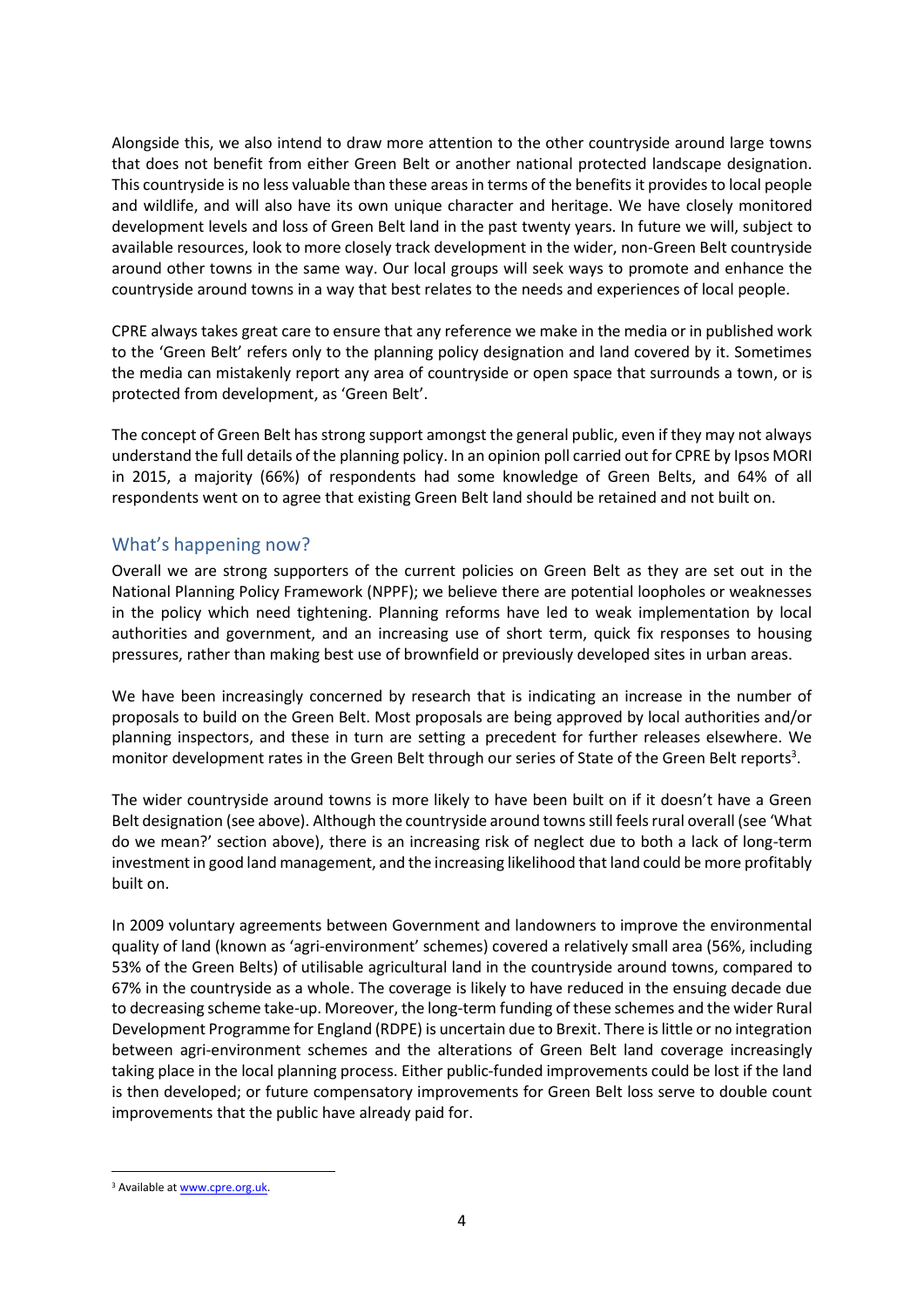Country Parks and programmes such as the Community Forests have seen significant cuts in public funding. NGOs such as the National Trust, RSPB and the Woodland Trust are increasingly important to the future management of the countryside around towns. Public bodies with a strong remit and a stable income stream could also play a critical role; CPRE believes that much can be learnt in this regard from the example of the Lee Valley Regional Park, which successfully manages a large area of the Metropolitan Green Belt adjoining London.

#### What should happen

**We want to improve the countryside around towns.** We want to see more investment into environmentally beneficial land management in the countryside around towns, so it realises its potential as a permanent countryside resource, to the benefit of the nation as a whole. In particular:

- New models for large-scale landscape enhancement should be introduced in countryside around towns that does not already benefit from being part of national or regional park or Area of Outstanding Natural Beauty. The approaches taken by AONB Conservation Boards and regional parks such as the Lee Valley can be more widely applied in the countryside around towns. National Park City initiatives could also effectively play this role: we strongly support the 2019 recommendation of the Government's Landscapes Review that the National Park City idea should specifically embrace Green Belts and other countryside around towns.
- The Government's new Environmental Land Management System, and/or a reformed Rural Development Programme, should include an element of targeting towards schemes that maintain and improve the environmental quality of the countryside around towns. We want to see a future management approach that integrates climate change mitigation, ecological recovery and stewardship of heritage assets. We agree with the Government's Natural Capital Committee that the creation of more new woodland and wetland should be a particular priority for the countryside around towns.
- Access to the countryside around towns should be protected and improved by (i) greater encouragement for individuals through educational or health visits; (ii) developing further physical measures such as the greater use of quiet lanes schemes on rural roads, and of 'green bridges' to overcome motorway barriers for people and wildlife; and (iii) avoiding the building of major new roads in order to avoid the creation of new barriers and sources of pollution.
- Rural economic development programmes should encourage sustainable, small scale agriculture in the countryside around towns, and in particular the increased production of food for local markets. There is also scope to increase the use of social prescribing, for example in the 'Landscape on Prescription' project being piloted in the countryside around Bath.

CPRE believes that promises of improved land management should not in themselves be a reason for weakening controls over development in the Green Belts. This is so that landowners are not given an active incentive to run down their land in the hope of being able to develop it in the future.

**We want Green Belt policy to have more teeth.** Current Green Belt policy in the NPPF can work well, when it is properly applied and enforced. The NPPF states that Green Belt boundaries can only be altered in 'exceptional circumstances'. CPRE believes that this policy should be further strengthened so that:

- Assisting in the mitigation of, and adaptation to, climate change is a specific purpose of Green Belt policy. Green Belts already provide space for physical protection measures and for the provision of tools of mitigation such as wetlands and woodlands. The NPPF should also make clear that this purpose applies to other countryside around towns that does not have the Green Belt designation.
- Local authorities in areas constrained by Green Belt should not set planning targets for levels of growth beyond that which can be accommodated without harm to the Green Belt.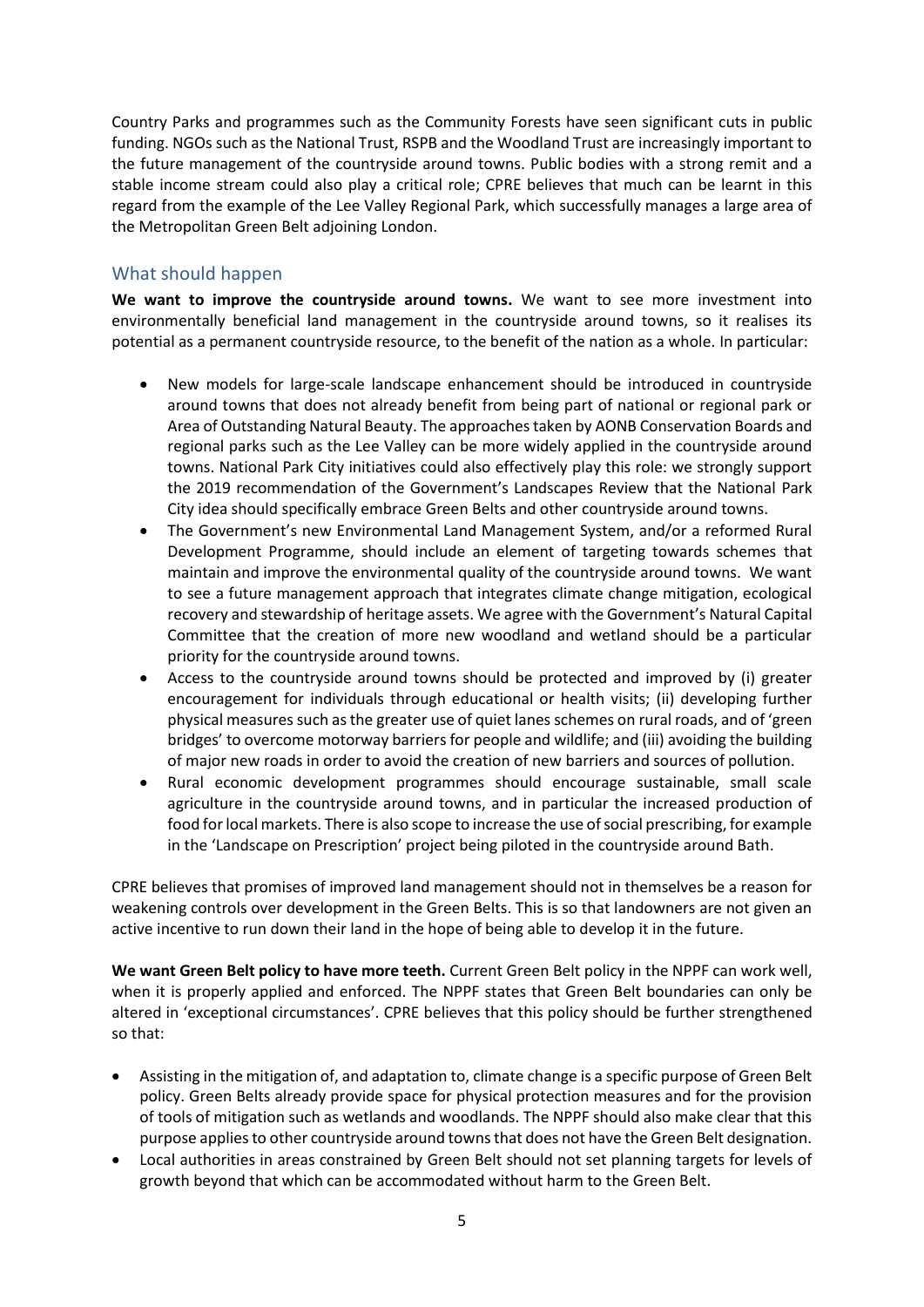- Local reviews of Green Belt should only take place if:
	- o they are part of a broader, Green Belt-wide development plan or policy;
	- $\circ$  they are primarily based on the five purposes of Green Belt as well as any additional local criteria where relevant and agreed locally, and seek to minimise harm to the Green Belt;
	- $\circ$  the Green Belt boundaries did not significantly change in the previous Local Plan period.
- Suitable brownfield sites in urban and suburban areas are comprehensively identified and prioritised for development, before undeveloped Green Belt land. 'Prioritisation' should involve both any public funding necessary to make development viable, as well as the use of planning powers to build out sites in preferred sequences or 'phases'. If scope exists to regenerate and invest in a deprived area beyond the Green Belt with good public transport links, this will often be preferable to releasing Green Belt land for an urban extension.
- The extent of changes to boundaries in Local Plans must both be shown to be in 'exceptional circumstances', and should be kept to a minimum. If the proposed development does not take place within the plan period, then any still open land should default to Green Belt designation and any exceptional circumstances for its re-release be reconsidered.
- Where urban extensions into the Green Belt are decided through the local planning process to be the most sustainable option, CPRE would want them to meet the Smart Growth criteria set out in our Housing Policy Guidance note. In particular any new urban extensions should have medium or high densities, and be well linked to public transport and other social infrastructure so that car use can be minimised. There should also be a significant contribution to meeting social housing need in the local area. It is not enough for major new housing developments merely to be close to a railway station.
- The designation of new Green Belt merely as a direct replacement or 'swap' for land removed elsewhere in the Green Belt, should be avoided. Land currently in the Green Belt will normally meet the purposes of Green Belt to a much greater extent than land further from a major urban area being added to the Green Belt. The extent of coverage of Green Belt designation should not be a consideration; rather the purposes for which Green Belt is designated.

There should continue to be a general presumption against development on Green Belt land. Any applicants for planning permission should expect to demonstrate, as per the current NPPF, that there are 'very special circumstances' outweighing harm to the Green Belt or any other harm. Within this, however, we believe that such very special circumstances could include rural diversification opportunities that will help provide lasting public benefits across more than one of the following; leisure and recreation, local food production, biodiversity, education, health and wellbeing.

There is currently enough brownfield land suitable for redevelopment for over 1 million new homes across England, at conservative estimates of density, and more new brownfield sites are coming forward all the time. CPRE recognises that there are brownfield sites within the countryside around towns that could be suitable for redevelopment. In such cases development should normally only take place on land with an existing built footprint on it, and not intrude on to valuable open land.

Addressing the affordability crisis will involve a combination of the following measures:

 Giving local authorities more power to invest in and insist on increasing the supply of homes people can afford on planned development sites, many of which are likely to be on suitable urban brownfield land. It is also usually preferable for the affordable housing needs arising within urban areas to be met on more central brownfield locations within the urban areas, because there is access to a wider range of facilities and the need to travel can be minimised. People living in more urban fringe or rural locations are likely to rely more on the use of the private car.